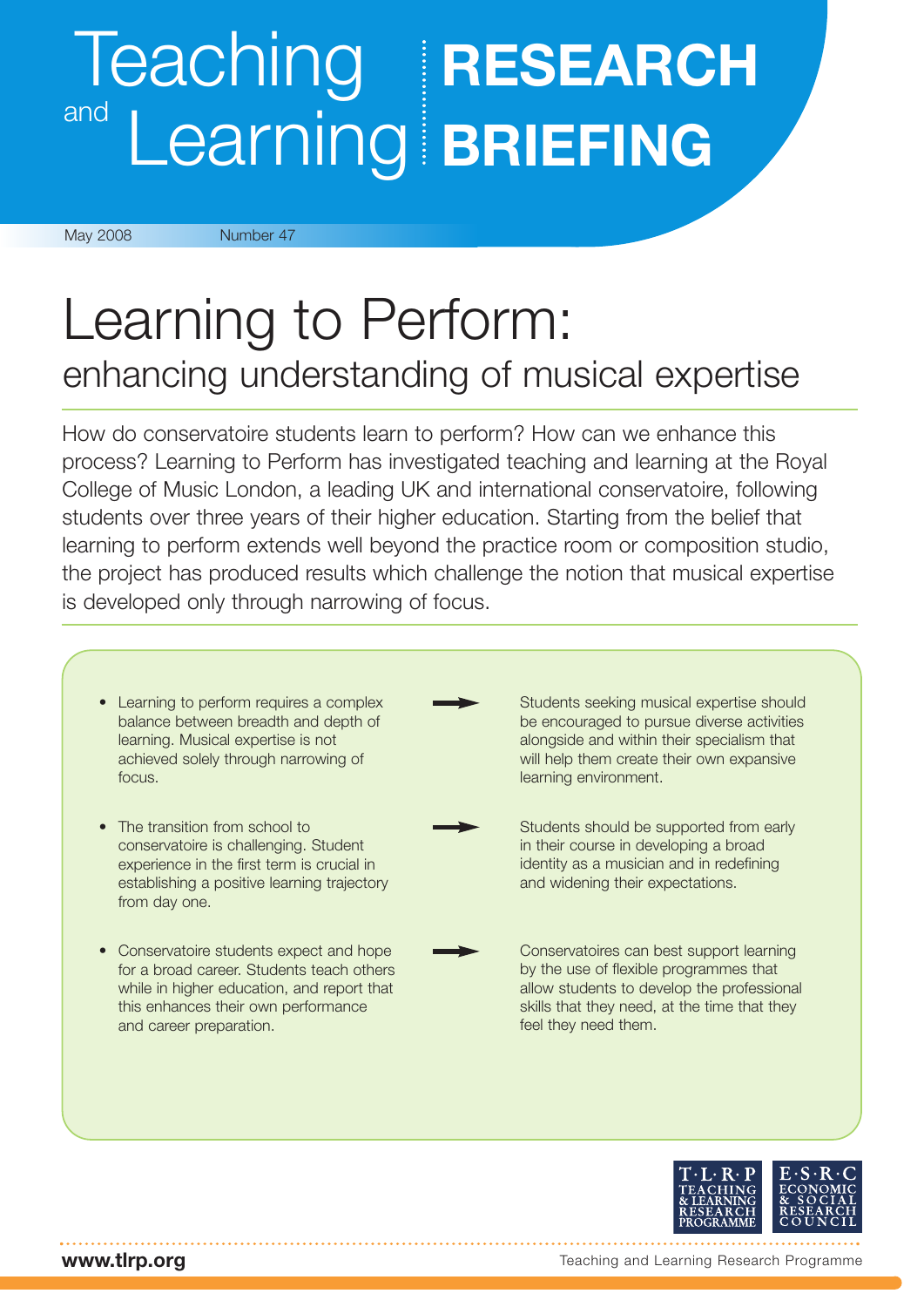## The research

The Learning to Perform project was established to open the door to the 'secret garden' of conservatoires of music. An area of higher education where the 1-1 lesson format has traditionally formed the core of teaching and learning, conservatoires have hitherto been underresearched. The project has addressed this gap, working towards a new understanding of how western classical musicians are created and how their learning experiences and outcomes can be enhanced. Its setting in the conservatoire context meant that the project could explore the development of expertise within music, while also using the learning processes of highly specialised musicians to present implications for learning in disciplines beyond music.

Psychological research on the development of expertise paints only a partial picture for musicians, placing as it does a high emphasis on expertise as a result of deliberate practice (see, for example, Ericsson et al., 1993). Furthermore, studies of institutional music have typically emphasised the impact of instruction, which places less stress on other forms of learning such as that stimulated by one's peers, through a learner's new insights, or through induction into the culture of an institution and a profession. Learning to Perform takes a holistic view of musical development, researching students as they engage in the everyday life of the conservatoire and the wider musical profession.

Three years of empirical work lay at the heart of the project, starting in June 2004 (Year 1), June 2005 (Year 2) and June 2006 (Year 3). Data collection and analysis used observation, interview and questionnaire to clarify how students learn to be musicians as a result of instruction, socialisation and through their personal characteristics. In particular, the project closely followed 31 students, monitoring the ebb and flow of their learning as they moved towards full participation in the musical profession. Such rich longitudinal data is unique to conservatoire research in the UK, providing a basis from which to explore the complexity of the learning challenge and to reach emergent implications for the development of musical expertise.

## How do students become musicians?

*"I don't want to pigeonhole myself as a musician": the need for breadth and depth of learning*

The researchers involved in the Learning to Perform project acknowledge the importance of high-quality deliberate practice and instrumental teaching in the development of musical expertise. Learning to Perform, though, has shown the striking importance of both depth and breadth of learning in becoming a musician. While an in-depth approach focuses on one aspect of learning, for example concentrated practice in a student's area of expertise, broad learning looks outwards to find new ways of accomplishing goals. Such outwardlooking activity may include listening to new genres of music, teaching others or working in arts administration. Crucially, broader learning may also lead to new approaches to the ways in which students approach their in-depth learning. The majority of students in Learning to Perform, for example, take part in diverse activities outside their specialism, which challenges the stereotypical image of devoting all hours to solitary practice. Many students believe that these other activities help them to become 'better musicians' and that their broad interests will help prepare them for a career that will encompass several different roles. Students at the conservatoire identify themselves most frequently as 'musicians', using this term to reflect the diversity of their learning experiences. They do not only consider themselves performers or composers.

In reviewing learning outcomes, results have shown that students who score highly in their music A level are more likely to score highly in their final degree classification than those who score highly

1 The Working in Music project, see www.musiceducation.rcm.ac.uk

in their performance-based audition for the conservatoire. This indicates that the broad skills required for A-level study (writing and thinking about music as well as practice and performance) are also relevant to learning to perform at expert levels. But it also challenges the notion that expertise is best developed through an intensive and narrow focus of attention. Breadth and depth in learning are not mutually exclusive, but should be viewed as concurrent strands in developing musical expertise.

*"Music isn't one island": the conservatoire as a vocational education, where teaching others is central to becoming a musician*

Embracing a broad approach to learning goes hand in hand with preparation for a career in music. Student expectations range from playing in orchestras, to performing as soloists or working as teachers, and most students aim to work in more than one activity in their professional lives. Whilst every student approaches their career preparation in a different way, the professional world mediates learning at every point, providing students with access to the profession and growing knowledge of it. Concurrent research at the conservatoire shows that alumni returning as instrumental teachers notably shift their identity from 'performer' to 'musician', reflecting the broader range of skills they have acquired in their working lives. This means that musicians are under pressure from early in their conservatoire education to identify grounded, achievable targets and to act on them. Learning to Perform has shown that doing so makes them more likely both to develop their expertise as musicians and to be employable when they graduate.

Students at the conservatoire do not only seek to perform or compose. Many expect and hope to teach when they graduate, and hold their own teachers



*Figure 1: Developing musical expertise*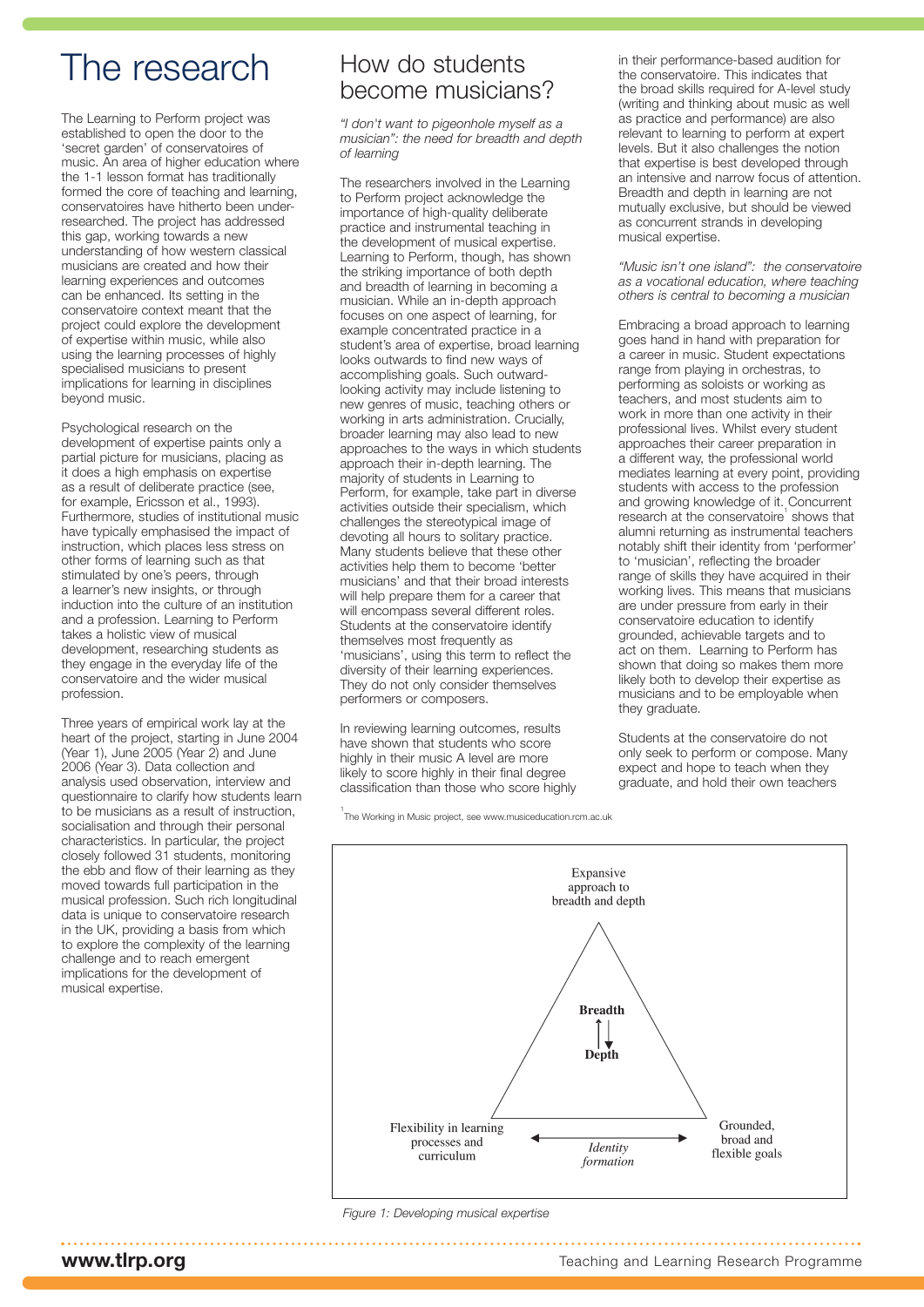in high regard. Indeed, conservatoire students are unique in their frequent engagement as teachers as well as learners during their higher education. Taking on pupils is frequent for conservatoire students, who have usually engaged in teaching by the age of 18, and continue or expand this activity during their higher education. Participating as an instrumental teacher not only links to effective preparation for a career as a professional musician, but also to the students' own performance skills. Students report that teaching others enhances their own technique and practice skills as developing performers, and encourages a self-sufficient approach to learning. While statistical tests do not demonstrate improved performance scores for those who teach others, it is apparent that teaching adds to the breadth of the student experience.

Aligned with teaching others is peer learning. The majority of conservatoire students are members of chamber groups, and work with their peers to enhance their own learning as well as that of the group. Students report that such group work offers the opportunity to develop expertise in a challenging yet relatively safe environment, where both receiving and offering critique improves learning. Comparative interviews with seven mathematics undergraduates highlighted the role that informal group learning plays in the development of mathematical rather than musical expertise. Learning through others – whether through receiving one-to-one teaching, by teaching others or through group learning – is a key part of developing musical expertise.

*"I don't feel like a student. I feel like I am practising and teaching and making money and trying to get better": consolidating and developing a broad identity*

The transition from school to conservatoire is a challenging one, forcing many students to reconsider their identity. Students entering the conservatoire frequently report feeling like a 'small fish in a big pond'. While students look forward to working with like-minded and skilful peers and teachers, they express anxiety about the high standards that such an environment will demand. Learning to Perform shows that a student's first term is central to overcoming feelings of inadequacy, particularly through establishing feedback as an important part of learning to be a musician. While students' primary career aims are performer or a composer, this aspiration is framed within an ever-broader anticipated portfolio of professional activity as students move through their higher education. The first term is central to ensuring that this development strengthens a student's confidence and skill as a musician, as opposed to shattering them. An environment where identity is constructively challenged and allowed to develop is one way in which this can be encouraged.

# Major implications

## How can learning to perform be enhanced?

#### **Through taking an expansive approach to both breadth and depth**

The Learning to Perform findings suggest that learning outcomes, in the holistic sense in which the project conceptualises them, can be enhanced by ensuring that students engage in what other researchers have termed expansive learning (see Fuller and Unwin, 2003). Expansive learning involves participation in activities outside the immediate educational setting, and is related to extending identity – in the case of this project, allowing students to build on their concept of what it is to be a musician. Learning to Perform demonstrates that musical expertise can be developed through adopting an expansive approach to both the breadth and depth of learning.

'Restrictive' learning, which concentrates on one particular aspect of study or on one method of learning, sometimes to the exclusion of others, is vital for some aspects of musical training. But even the more restrictive aspects of musical development can be approached expansively. One approach, for example, is to read around a particular piece of music in order to get a new perspective on it and therefore to give a more informed performance. Expansive learning is an approach that can be applied throughout a music student's course, and it may be advantageous for students in other disciplines who need to hone precise skills while at the same time preparing for a diverse professional career. Many music students and teachers already make use of expansive learning, both within and outside music. Learning to Perform suggests that these activities should be encouraged, and introduced flexibly into formal provision. For learners in other disciplines, the project findings imply the need for further exploration of the role of breadth in developing expertise in any specialism.

#### **Through redefining and widening student expectations**

The project results suggest that reassessing what defines a successful musician is important from day one of a conservatoire education. Incorporating a wide range of skills with a thorough knowledge of repertoire, taking the initiative, and gathering know-how in respect of the profession are some of the positive steps that can be taken by well-rounded musicians. Conservatoires can assist in developing this area of expertise through giving due consideration to students' expectations and providing appropriate guidance to enable students to shape their careers; the gap between expectations and likely employment needs

to be fully acknowledged by both students and institution. Teachers also have a significant role to play in sharing their professional expertise, by easing the transition from student to professional musician, and in some cases helping to realign expectations. This research supports the view that by discussing the hopes and fears of each student at the audition stage, institutions could mediate early on to avoid student priority clashing with institutional priority.

#### **Through flexibility in the learning process**

Concurrent breadth and depth of learning are central to developing musical expertise, and build vital skills for a future career. Learning to Perform suggests that this process can be enhanced through flexibility within the learning process and the learning programme. The research suggests that teachers, at conservatoires and potentially elsewhere, could aim to include an even greater diversity in their teaching programmes, both in terms of the way in which learning is approached and in the skills being taught. For example, conservatoire teachers can offer space for new ways of learning to be explored within individual lessons, encouraging their students to expand their skills through initiating innovative experiences.

Furthermore, tailored professional skills can be carefully integrated more fully into the curriculum. Learning to Perform case studies reveal crucial differences in student perceptions of different aspects of a career in music. While some students view instrumental teaching as a pinnacle of career success, for example, others view it as one inessential part of their career portfolio. Such differences highlight the need for flexible approaches and for provision on a case-by-case basis. If introduced at the right stage, professional skills training would enable students to step outside their comfort zones, widen their knowledge of repertoire and engage in deeper, more expansive learning. Finding the balance between principal-study practice and work that contributes to a broad portfolio of skills is the key challenge. Learning to Perform suggests that this challenge can be met by providing space for students to explore professional skills as one facet of their developing musical expertise, at times when they recognise that they need this. A tailored approach that is appropriate to the individual's progress and stage of development would appear to be the most effective way forward. Allowing students to access resources as and when they need them will help them develop their expertise while preparing effectively for their chosen future career.